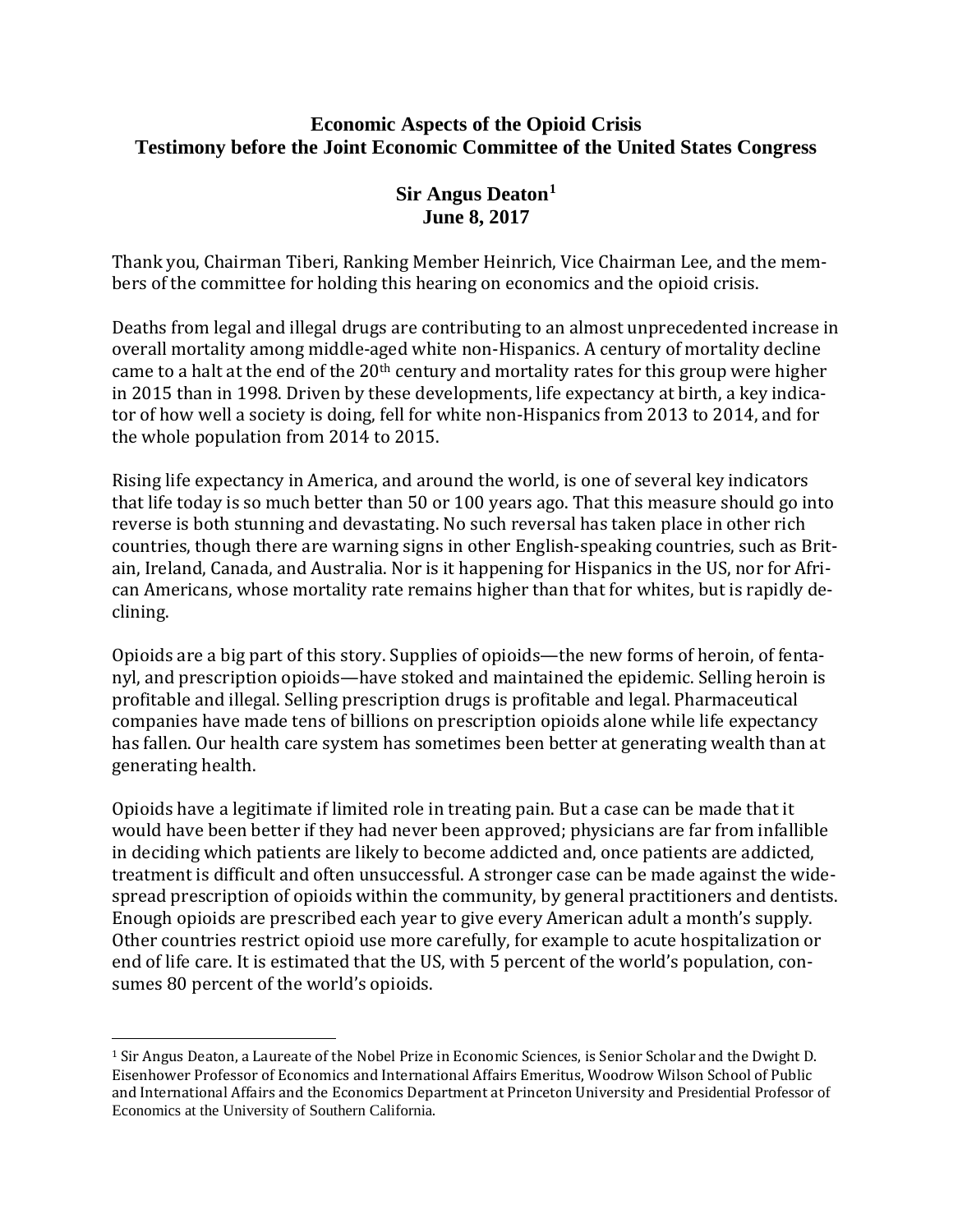My own research, with my Princeton colleague Anne Case, has looked at opioid deaths as part of a broader epidemic of rising mortality. These are the deaths that we refer to as "deaths of despair." They consist of suicides and deaths from alcoholic liver disease as well as accidental overdoses from legal and illegal drugs. The opioid deaths are the largest component, but the other two causes are not far behind. In 2015, for white non-Hispanic men and women aged 50 to 54 without a college degree—who are much more seriously at risk than those with a college degree—deaths of despair are around 110 per 100,000, of which 50 are accidental overdoses, 30 are suicides, and 30 are alcoholic liver disease and cirrhosis.

In the last year or two, there has also been a turn-up in the mortality rate from heart disease—after many years of decline—and if obesity is the cause, as many argue, some of these deaths might also be classed as deaths of despair, which would put the total deaths of despair at levels approaching deaths from cancer or from heart disease, the two major killers in midlife the US today.

Figure 1 shows the all-cause mortality rates for the somewhat broader 45-54 group of white non-Hispanics (WNH), together with mortality rates for selected comparison coun-



**Figure 1: Age-adjusted mortality rates in midlife for the US and selected countries**

tries. The mortality rates in midlife in those other countries continue to decline at the rates that were standard in the US prior to 1998. This turnaround in the US is driven by the opioid epidemic, by suicides, by cirrhosis, and by the slowing (and recent reversals) in the decline in heart disease. People are killing themselves by drinking, by accidentally overdosing, by overeating, or much more quickly, by committing suicide directly.

Deaths of despair have risen in parallel for men and women, see Figure 2. Such deaths, like all suicides, are lower for women than for men, but the increases for men and women have marched in lockstep. For all-cause mortality, there are differences that reflect the history of men's and women's smoking, and the long-term effects on lung cancer, but those are not part of my story here. Rather, the rise in deaths of despair is a story of contrast between those with more and those

with less education.

We note that deaths of despair among midlife whites have risen roughly in parallel for all levels of urbanization in the US, from inner-city MSA to rural counties. The *level* of deaths is lower, by about 20 per 100,000, or 70 compared with 90, in the fringe areas of large MSAs, but the growth over time has been the same as elsewhere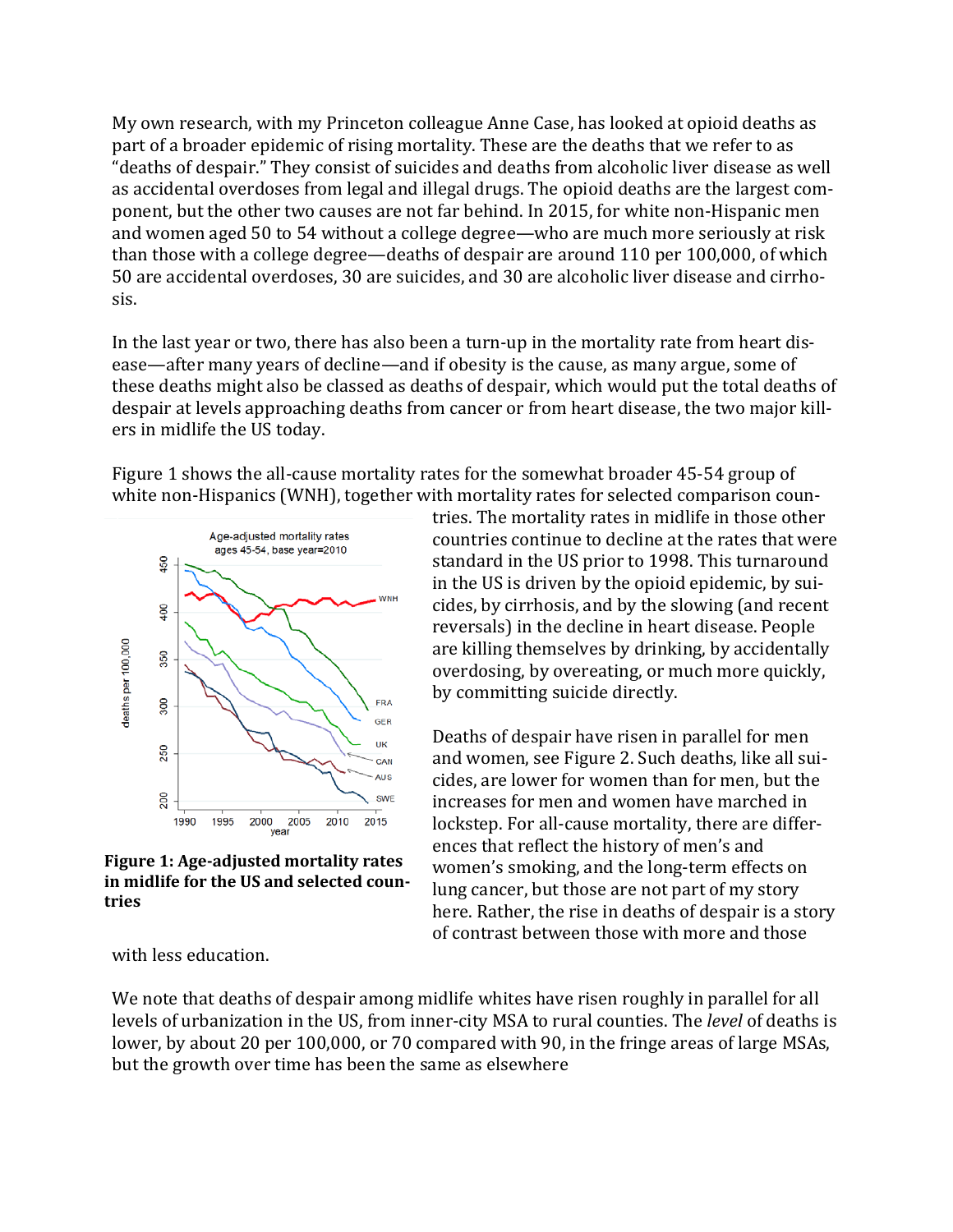

**Figure 2: Deaths of despair (suicides, alcoholic liver disease, and accidental poisonings) by sex and education**

Our work has also documented an increase in morbidity—especially pain, but also inability to function in various capacities—in the same age and ethnic group. Once again, people with less than a college degree do worse than those who have completed a four-year BA. One might have hoped that the increase in the use of opioids to combat pain might have *decreased* the prevalence of pain, but that has not happened. Perhaps the increase in pain would have been even larger without opioids, but that would leave us with a huge increase in pain to be explained.

We think of opioids, not as the fundamental cause of the epidemic of midlife

mortality and morbidity, but as an accelerant, a set of drugs that added fuel to the fire, and made an already bad situation much worse. And it is in that broader context that we can begin to see the economic underpinnings of the epidemic.

Deaths of despair cannot be readily explained by the contemporaneous state of the economy, by the Great Recession, by unemployment, or by family incomes. There are many documented links between the economy and health, not always in the same direction, but neither the opioid epidemic nor the broader epidemic of deaths of despair can be matched to patterns of unemployment or income over the past 20 years. In particular, opioid deaths, and deaths of despair more broadly were increasing year on year prior to the Great Recession, and continued to increase year on year afterwards. This was in spite of large fluctuations in employment and in incomes. We tend to regard all of these deaths of despair as suicides in one form or another, and we believe that suicides respond more to prolonged economic conditions than to short-term fluctuations, and especially to the social dysfunctions, such as loss of meaning in the interconnected worlds of work and family life, that come with prolonged economic distress.

A longer-term perspective is more promising. Those who were in their early 50s in 2010 were born in the early 1960s. Raj Chetty and his collaborators have estimated that about 60 percent of this cohort had higher incomes at age 30 than did their parents at the same age, compared with 90 percent of those born 20 years earlier. This is the group that was first hit by the long-term decline in median earnings that set in after the early 70s, and those without a four-year college degree would not have benefited from the rising college wage premium.

Workers who entered the labor market before the early 70s, even without a college degree, could find good jobs in manufacturing, jobs that came with benefits and on the job training, and could be expected to last, and that brought annual increases in earnings, and a road to middle class prosperity. Such jobs have become steadily less prevalent over time.